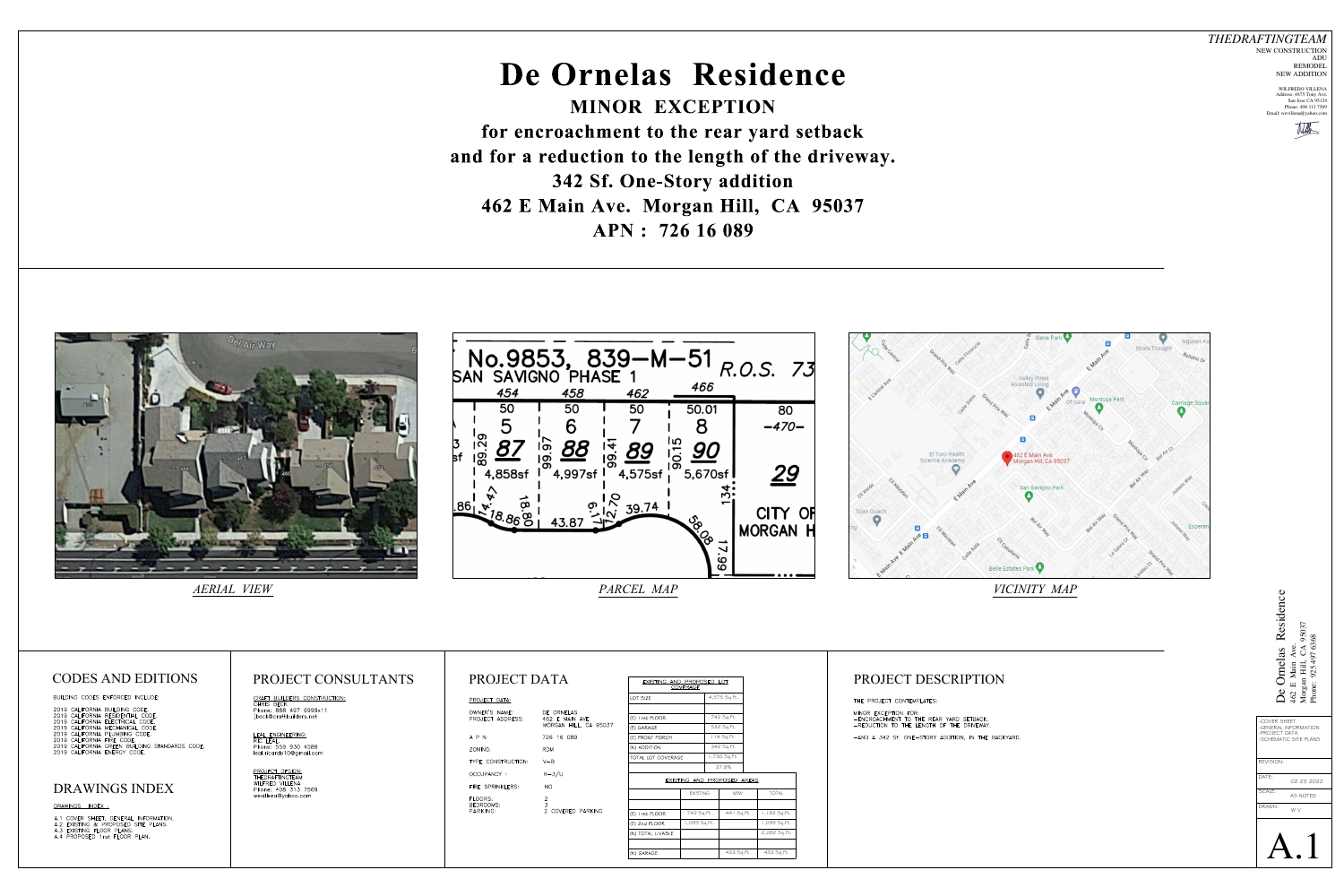SCALE: 1/8" = 1'-0"





|           | -EXISTING SITE PLAN<br>-PROPOSED SITE PLAN |  |
|-----------|--------------------------------------------|--|
| REVISION: |                                            |  |
| DATE:     | 02 23 2022                                 |  |
| SCALE:    | AS NOTED                                   |  |
| DRAWN:    | W V                                        |  |
|           |                                            |  |

## *THEDRAFTINGTEAM* NEW CONSTRUCTION ADU

REMODEL NEW ADDITION

WILFREDO VILLENA Address: 4875 Tony Ave. San Jose CA 95124 Phone: 408 313 7569 Email: wevillena@yahoo.com

title

**Ornelas Residenc**<br>E Main Ave.<br>gan Hill, CA 95037<br>ne: 925 497 6368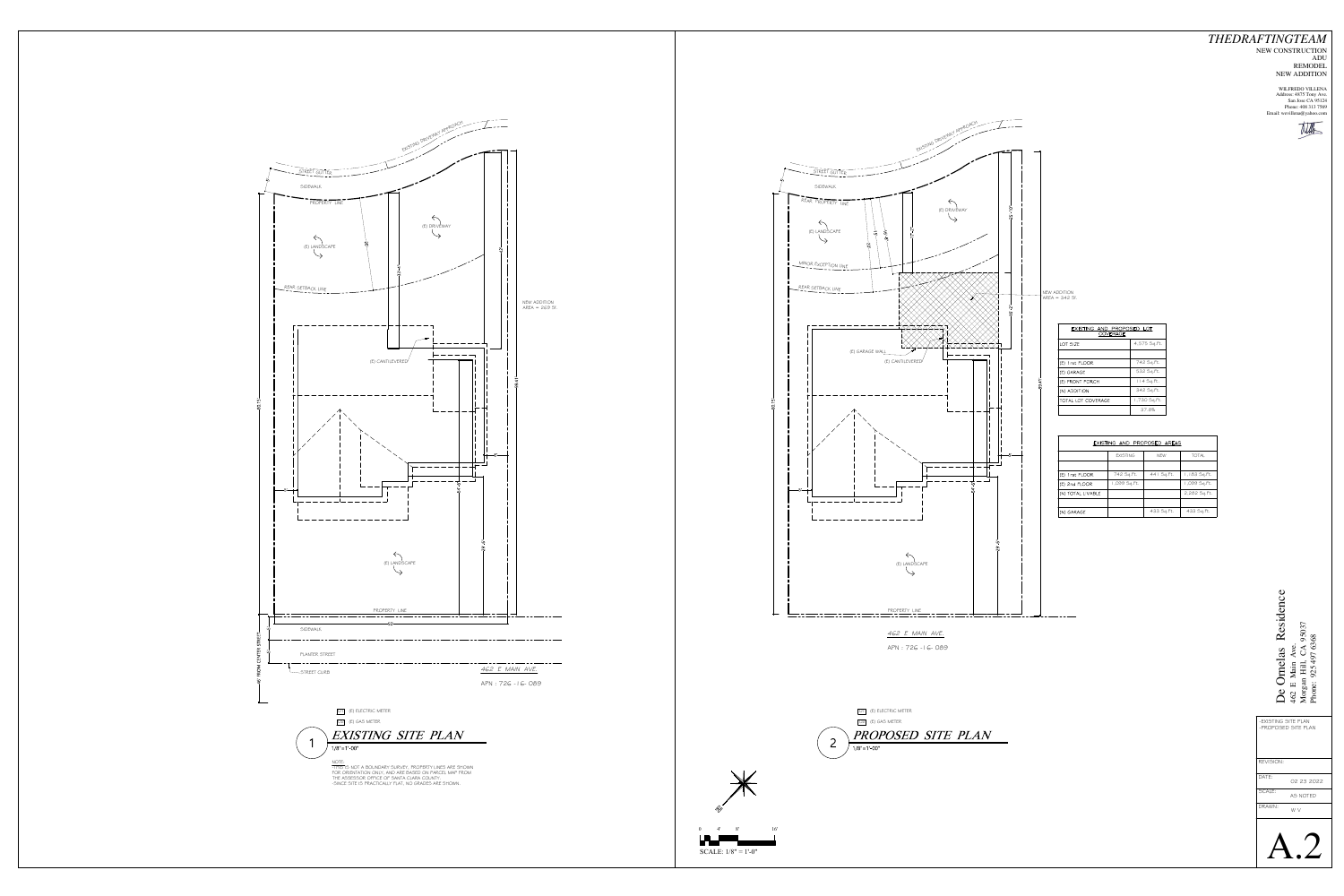ALL DIMENSIONS ARE TO FINISHED SURFACES UNLESS NOTED OTHERWISE



**EXISTING SECOND FLOOR PLAN**







#### *THEDRAFTINGTEAM* NEW CONSTRUCTION ADU REMODEL NEW ADDITION

| REVISION: |            |
|-----------|------------|
| DATE:     | 02 23 2022 |
| SCALE:    | AS NOTED   |
| DRAWN:    | W V        |
|           |            |

WILFREDO VILLENA Address: 4875 Tony Ave. San Jose CA 95124 Phone: 408 313 7569